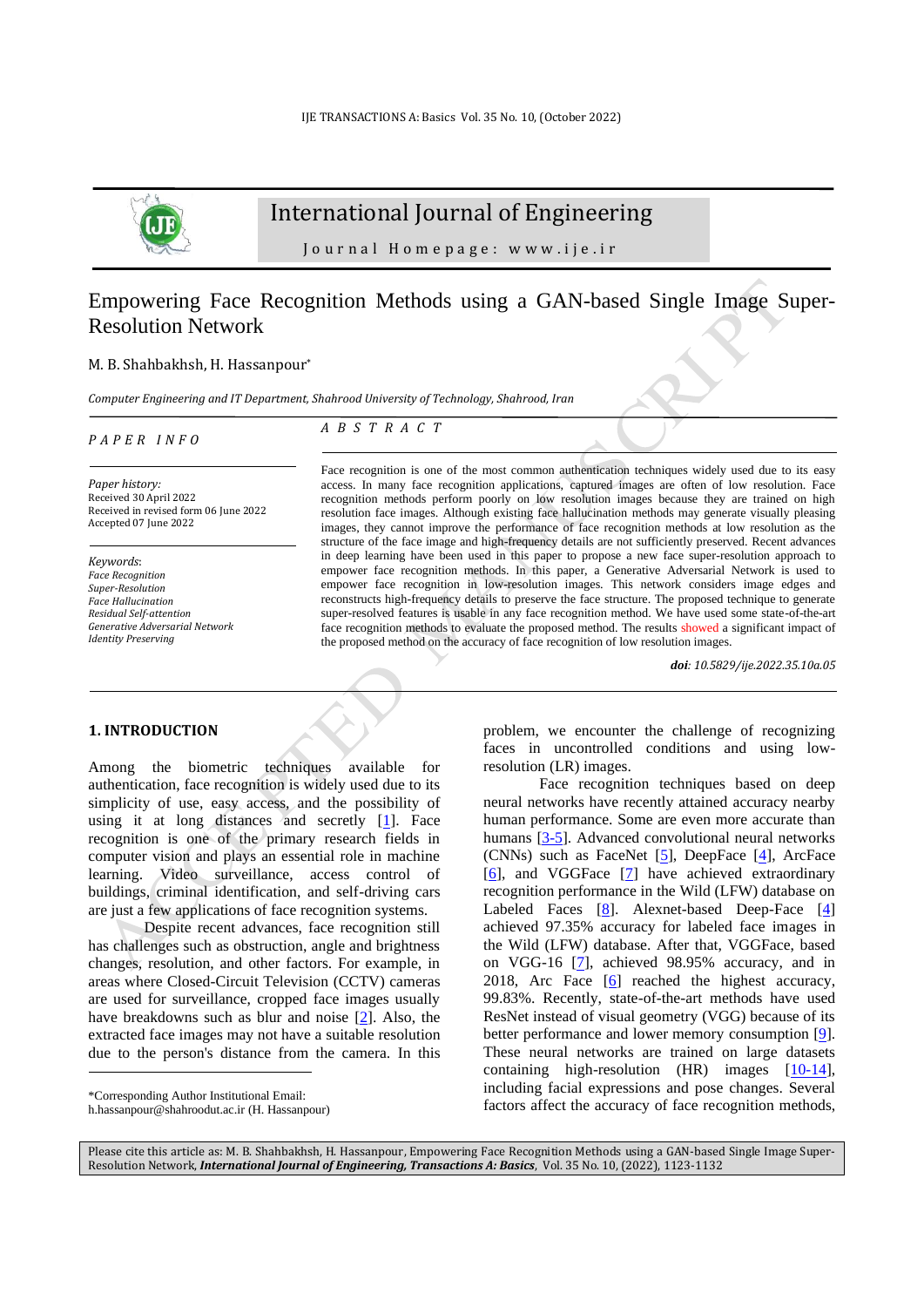such as poses, brightness, and image resolution. It has been shown that one of the factors influencing the performance of face recognition is image resolution. [\[15,](#page-6-10) [16\]](#page-6-11). Face recognition accuracy decreases rapidly with reducing image resolution [\[17,](#page-6-12) [18\]](#page-6-13). Hence, face recognition with LR images remains a demanding problem [\[19\]](#page-6-14).

Smaller images with lower resolution have less information than higher resolution images. Image superresolution (SR) methods have been presented to increase image resolution and details  $[20, 21]$  $[20, 21]$ . The LR image is mapped to an HR space for training the recognition model. For example, a deep SR method C-SRIP (cascaded SR and identity priors) was proposed by Grm *et al.* [\[20\]](#page-6-15), with three cascading SR networks by a 2x SR factor including identity priorities in learning. Cascading SR networks are based on CNNs. Banerjee and Das [\[22\]](#page-7-1) introduced a deep neural network based on generative adversarial networks (GANs) [\[23\]](#page-7-2) to reconstruct more realistic face images from LR face inputs. Likewise, Zangeneh *et al.* [\[24\]](#page-7-3) proposed a twosection deep convolutional model, Feature extraction convolutional neural network (FECNN) and SR-FECNN, for mapping HR and LR images into joint space for recognition. The SR network contains a fivelayer CNN to enhance the LR input image, and FECNN is a VGG-16 pre-trained without the last two fully connected layers. These two pre-trained networks are connected and jointly trained again to minimize the loss function and reduce the distance between LR and HR paired in the common space. The LR image needs to have a fixed input size in this method. Another type of SR method is feature super-resolution (FSR)  $[25]$ . This kind of SR method increases the image resolution on the feature level. In 2018, Tan *et al*. [\[25\]](#page-7-4) proposed an FSR-GAN neural network to enhance recognition accuracy and reduce training costs. They designed a GAN network to generate HR features from the LR features. This module has a simple structure with low training costs.

Face recognition accuracy will be severely reduced if the input image is distorted and noisy or the target is far from the camera. Especially in a large database, the face recognition model errs in distinguishing features. Previous works have used various methods like clustering [\[26\]](#page-7-5) and hashing [\[27\]](#page-7-6) to increase face recognition accuracy in uncontrolled conditions. These methods work well on a large dataset problem and the angularity of faces. Nevertheless, the remaining challenge in these methods is the LR input image as the features and facial components will not be distinguishable [\[28,](#page-7-7) [29\]](#page-7-8).

In this paper, we proposed a GAN-based network to increase the resolution at the feature level. The face recognition methods can distinguish facial components more accurately using the proposed method. Many face hallucination methods generate visually desirable face images, but the accuracy of face recognition is lower than anticipated with the generated images. Because the face structure and its highfrequency details are not well preserved [\[30\]](#page-7-9). This paper proposes a new generative adversarial network with self-attention to reconstruct the high-frequency details. The proposed method to generate SR features is applicable in any face recognition method.

The main contributions of this paper include:

• A GAN structure is proposed to empower face recognition at LR images. This network considers image edges and restores high-frequency details to preserve the face structure.

• A self-attention mechanism is used residually to employ both global and local features. Superresolving global and local features improve the accuracy of face recognition methods.

## **2. RELATED WORKS**

After Dong *et al.* introduced the Super-Resolution Convolutional Neural Network (SRCNN) [\[31\]](#page-7-10), the use of deep learning techniques for single image SR became widely considered. Further advances in network architectures [\[32\]](#page-7-11) and upsampling techniques [\[33\]](#page-7-12) help others improve quantitative and qualitative results. Wang *et al.* [\[34\]](#page-7-13) expressed a deeper study of the developments in this area.

Deeper models with more layers have been shown to perform sufficiently in several tasks, including super-resolving [\[35\]](#page-7-14). The first extremely deep model for SR tasks is the VDSR model  $[36]$ . This model employs VGG architecture with 20 layers. This network also uses multi-scale and SR in a residual way. LR images are super-resolved in several scales by reconstructing the high-frequency details and adding them to the output of bicubic interpolation. In order to decrease the VDSR parameters, the DRCN model was introduced [\[37\]](#page-7-16). A recursive convolutional layer has been used 16 times in the DRCN model. A multi-supervised learning strategy has been deployed to devastate the tribulation of training this network. Since ResNet has surpassed the VGG model in several tasks, it was a good choice for the SR task [\[9\]](#page-6-8). SRResNet has been proposed for SR as the first ResNet model  $[32]$ . This network uses 16 residual blocks with batch normalization for stabilizing the training process. Lee *et al.* proposed EDSR, one of the most advanced models for general SR [\[38\]](#page-7-17). EDSR and SRResNet have several primary differences. In the EDSR, the batch normalization layers are deleted, the weights are initialized for a very large-scale SR, and the number of output features is increased.

Although general SR methods can be used on face images, there are techniques to take advantage of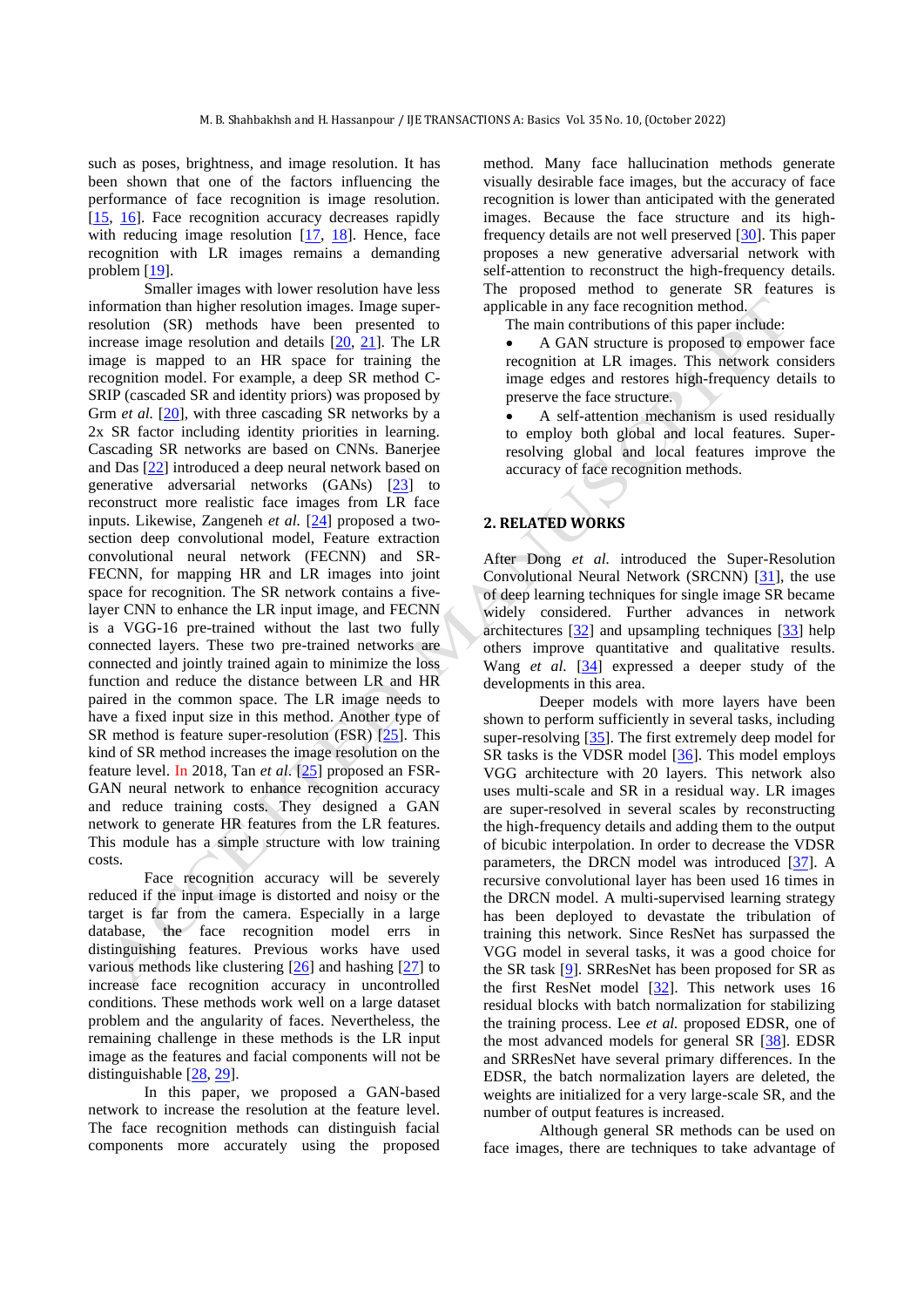the unique features of face images [\[39\]](#page-7-18). The face components distortion is the main obstacle in a face SR process. Several methods utilized facial landmarks or used facial priors to address this problem. For example, a network has been proposed in FSRNet [\[39\]](#page-7-18) to extract the facial landmark heatmaps and estimate the priors. In the FSRNet method, the prior details are extracted using an Hour Glass (HG)  $[40]$  model to produce roughly super-resolved face images. Then, in the encoder network, the prior heatmaps are joined with feature maps. Eventually, a decoder network uses these feature maps to produce a super-resolved face image.kim et al. [\[41\]](#page-7-20), proposed a face alignment model to compare the super-resolved and ground-truth images' facial heatmaps. A pre-trained HG network is used with an MSE (Mean Squared Error) loss function. However, landmarks must be labeled in the HG network, which has a high computational cost.

#### **3. PROPOSED METHOD**

One of the shortcomings in most SR methods is their inability to preserve the overall structure of the face image as they focus on the local features using interconnected convolutional layers. In this paper, we intend to use both global and local features to properly reconstruct high-frequency details and essential features of the face image. Extracting the edges of the face image using the Local Binary Pattern (LBP) [\[42\]](#page-7-21) and Unsharp Masking  $(UM)$   $[43]$  techniques and then adding them to the input image as a preprocessing can help the proposed model to accurately extract the highfrequency information of the LR image. In addition, we use the Self-Attention mechanism residually to retrieve face components correctly. We also use an edge extraction network and its associated loss function to preserve the structure of the face image. Finally, the super-resolved features generated by the proposed model are transferred to the face recognition method to perform the recognition operation.

**3. 1. Preprocessing** Edge information plays an essential role in preserving the structure of the face image and retrieving high-frequency information. To better retrieve the high-frequency details of the face image, we must properly use the edges from the LR image. In addition, the use of LR image texture and its delicate edges are essential in preserving the structure. In this paper, we use some widely used methods such as UM and LBP to enhance the edges of LR images in preprocessing. In this section, the delicate edges and texture of the image are extracted by the LBP method and then added to the input image. Finally, all the edges of the LR image are sharpened using UM. Figure 1 shows an example of adding LBP output to an input image. The effect of  $\lambda$ , the gain factor of the filter in UM, is shown in Figure 2. The extracted high-frequency details are scaled with λ. Then, these details are added to the input face image.



**Figure 1.** Adding LBP output to an input image



**Figure 2.** The effects of applying LBP and UM with different values of λ

Following the results shown in Figure 2,  $\lambda = 20$  is chosen because the image details are more enhanced.

**3. 2. Network Structure** In this paper, we used a GAN model for super-resolving face images. GAN is a deep learning network that includes two networks called generator and discriminator. These two networks are in a zero-sum game [\[44\]](#page-7-23).

**3. 2. 1. Generator Network** The overall structure used for training the generator network is shown in Figure 3. The proposed generator structure supper-



**Figure 3.** The overall structure used for training the proposed generator network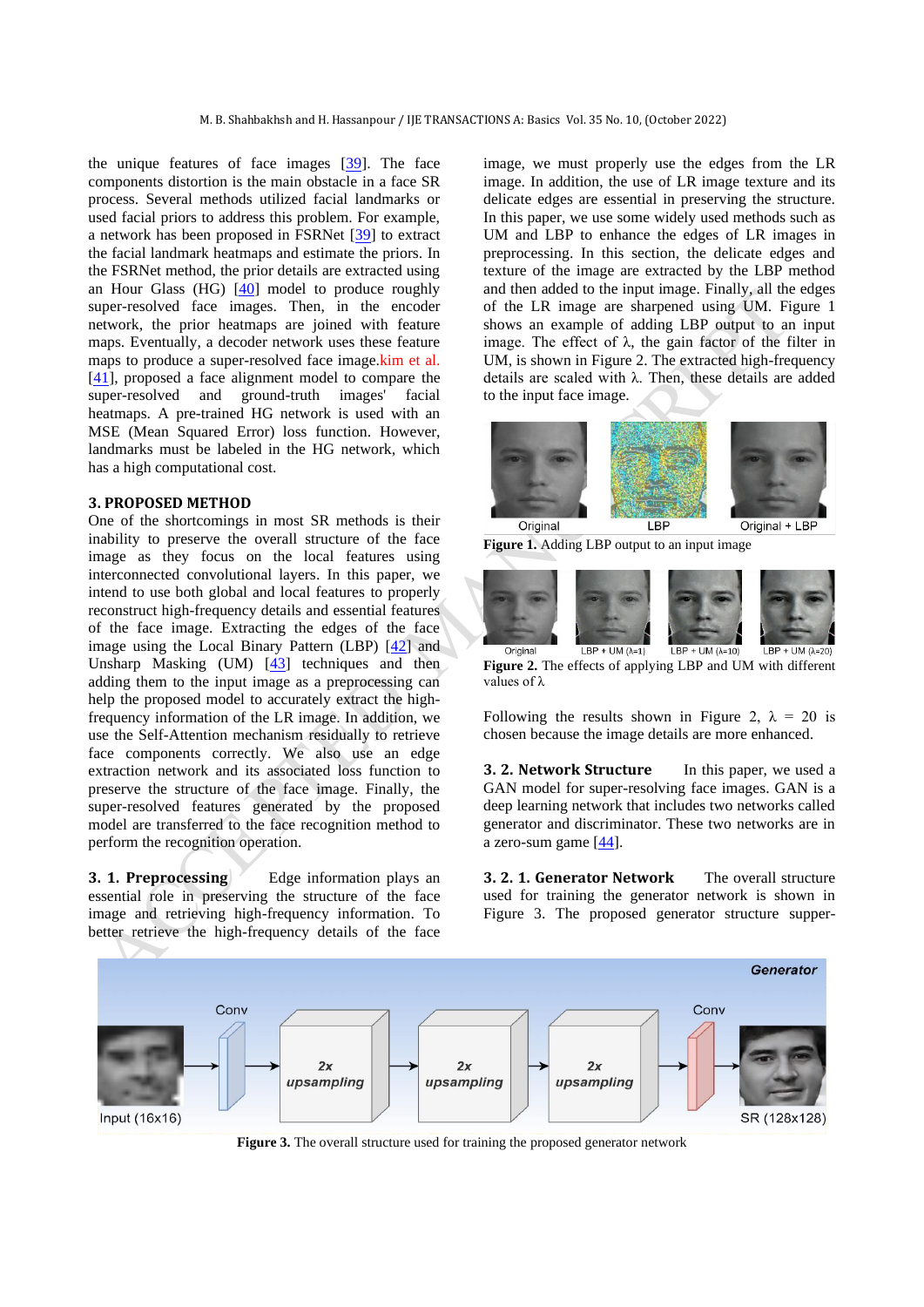#### M. B. Shahbakhsh and H. Hassanpour / IJE TRANSACTIONS A: Basics Vol. 35 No. 10, (October 2022)



resolves the input image up to 8x. Two convolutional layers are placed at the end and beginning of the proposed generator structure. The first convolution layer has a 3×3 filter with stride one, and 512 output channels. The final 3×3 convolutional layer generates the output image.



Figure 5. The proposed structure for the generator 2x upsampling in Figure 4

Since this research aims not to generate an RGB super-resolved face image, the last  $3\times3$  convolutional layer is only in the training section. This layer is removed from the network when combining the proposed method with the face recognition classifier. The combination of the face recognition classifiers with the proposed method is shown in Figure 4. The structure of the "2x upsampling" section is shown in Figure 5.

As shown in Figure 5, the 2x upsampling structure consists of a residual self-attention block, a residual block, an edge block, and a transposed convolutional block. The convolution kernel and original features are used in convolutional layers to compute the output features. The output feature map is usually local and limited. Therefore, we have used a residual self-attention mechanism to extract global and context information. Self-attention mechanism enhances the valuable features and learns each feature channel's weights by data-driven learning.

In summary, in the proposed 2x upsampling structure in Figure 5, the residual self-attention block extracts global features, and simultaneously, local features are extracted in the residual block. Finally, all global and local features are combined. The residual block has two convolution layers followed by two Rectifier Linear Unit (ReLU) activation functions. The convolutional kernel in all residual blocks is 3×3, and in the first 2x upsampling block, the number of filters is set to 512, in the second one 256, and 64 for the third one.

In the residual self-attention block, the combined feature map received from previous layers is first converted into two new feature spaces called *f* and *g*. Then the attention map is calculated by a softmax operation. The *h* channel normalizes the correlation between each pixel and all other position pixels in the feature maps. Finally, a  $1\times1$  convolution layer is used. The output feature maps from the residual self-attention block and residual block are combined cascade-wise, and the transposed convolution layer is used for the 2x upsampling operation. We also used a ReLU activation function in transposed convolution layer.

After upsampling feature maps using the transposed convolutional layer, to preserve the structure of the face image, the edge block is used to extract highfrequency details and sharpen edge information. We have used an average pooling layer in the edge block, followed by a  $1\times1$  convolution layer. The smooth features extracted by the average pooling layer are subtracted from the main feature map to extract highfrequency details. Then, the extracted high-frequency information are concatenated with the original feature map to enhance the result and preserve the structure. As shown in Figure 3, the 2x upsampling operation is performed three times on an LR input image.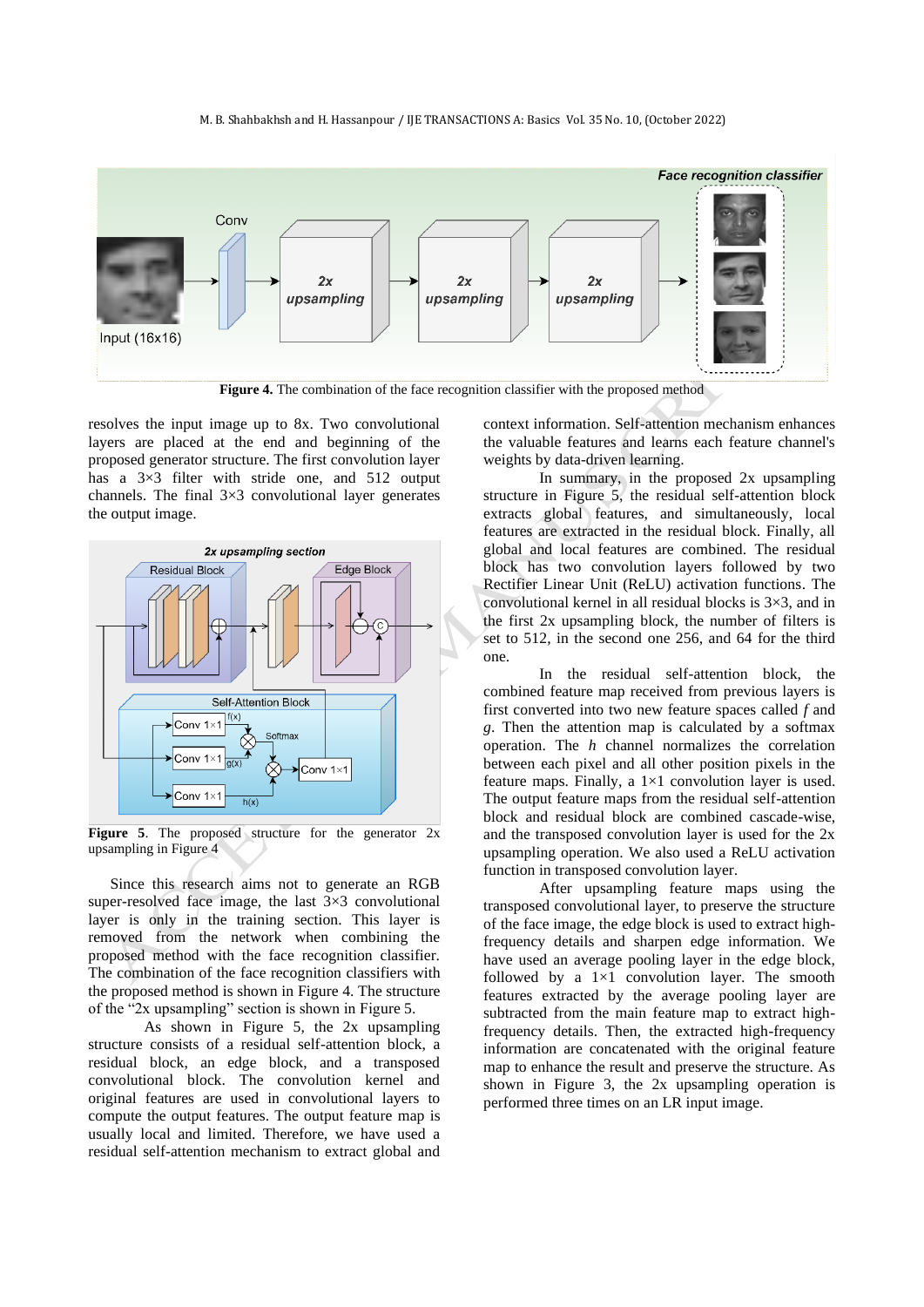**3. 2. 2. Discriminator Network** In the proposed discriminator network, we used seven convolution layers with Leaky Relu followed by a fully connected layer. The kernel size for convolution layers is  $3\times3$ , and filters are set to 128, 256, and 512.

**3. 3. Loss Functions** In this research, we have used several loss functions to train the proposed generator network. Each loss function compares the generated face image with the ground-truth face image from different aspects, and finally, the sum of these functions is applied to the gradient as a total loss.

**3. 3. 1. Context Loss** We have used the pixel-wise MSE function to decrease the distance between the ground truth and generated image. The MSE loss function is defined as:

$$
L_{context} = \frac{1}{wh} \sum_{c=1}^{RGB} \sum_{x=1}^{w} \sum_{y=1}^{h} ||I_{GT}(x, y) - G(I_{LR})(x, y)||^2
$$
\n(1)

where  $I_{GT}$  is the ground truth image,  $I_{LR}$  is the LR image, and c is RGB channels.

**3. 3. 2. Edge Loss** As mentioned in the previous sections, edge information is essential in preserving image structure. We have dealt with this issue both in preprocessing and the generator network. To train the model, preserve the structure, and optimal use of edges and high-frequency information, in this section, we define a loss function that compares the edges obtained from the edge block with the edges extracted by the Canny method. The edge block loss function is defined as:

$$
L_{edge} = \frac{1}{r^2wh} \sum_{x=1}^{rw} \sum_{y=1}^{rh} ||C(I_{GT})(x, y) - E(I_{LR})(x, y)||^2
$$
\n
$$
(2)
$$

where  $r$  is the scaling factor, set to be 1, 2, and 4, C is the Canny edge detector method, and E is our edge extraction block.

**3. 3. 3. GAN Loss** As mentioned before, we utilize a GAN structure to generate more realistic superresolved images. The GAN loss is defined as:

$$
L_{GAN} = \mathbb{E}[\log D(I_{GT})] - \mathbb{E}[\log(1 - D(G(I_{LR})))]
$$
 (3)

where  $E$  is the probability distribution expectation, and D is the discriminator network.

**3. 3. 4. Luminance Loss** RGB domain is the most common image representation format used in image application researches. In face hallucination, several state-of-the-art methods have used RGB format with MSE loss function to compare the distance between output image and ground truth. However, the YUV domain is another popular representation format widely

used in image processing; and following the results reported in literature [\[45\]](#page-7-24), the YUV color space is better than the RGB format in terms of perceptually quality. In addition, the RGB format has details that combine chrominance and luminance components, which yields redundancy to color shift, color distortion, and channel information. We used the Luminance distance to reduce the above effects and generate enhanced SR images, which converted RGB format to YUV format to independently distribute illumination and color components.

**3. 3. 5. Identity Loss** Pixel distance is unreliable for comparing images on fidelity and diversity. For example, suppose a pixel is moved in the generated image. The difference is not evident in an HR image with millions of pixels. However, the absolute difference will be huge based on the pixel distance. One alternative is to compare images at the higher-level features instead of the pixels. Higher-level semantic information is less sensitive to small changes.

In this paper, to compare the high-level features of generated and ground truth images, we used the pre-trained Inception V3 network to extract classencoded vectors. We used the last pooling layer of the Inception V3 network prior to the output classification to extract features. The covariance and mean of the images are calculated, and activations are summarized as multivariate Gaussian. Then the statistics are computed for activations across generated and ground truth images. Finally, the distance between two obtained distributions is calculated using the Frechet distance. The identity loss is defined as:

Identity loss = 
$$
\|\mu_x - \mu_y\|^2 + Tr(\sum x + \sum y - 4)
$$
 (4)

where  $\mu_x$  and  $\mu_y$  are the feature-wise mean of the ground truth and generated images, respectively. Including 512 element vectors where each element is the mean feature perceived across the images,  $\sum x$  and  $\Sigma y$  are the covariance matrices for the generated and ground truth feature vectors.  $Tr()$  represents the trace linear algebra operation.

**3. 3. 6. Total Loss** Eventually, all loss functions are aggregated. Therefore, the total loss is as follows:<br> $I = I + \alpha I = + R I = + I$ 

$$
L_T = L_{Context} + \alpha L_{Edge} + \beta L_{GAN} + L_{Luminance} + \gamma L_{Identity}
$$
\n(5)

where  $\alpha$ ,  $\beta$ , and  $\gamma$  are weight coefficients.

#### **4. EXPERIMENTS AND DISCUSSION**

In this section, we first introduce the datasets used to train the proposed SR network. The implementation details of the proposed method are then explained.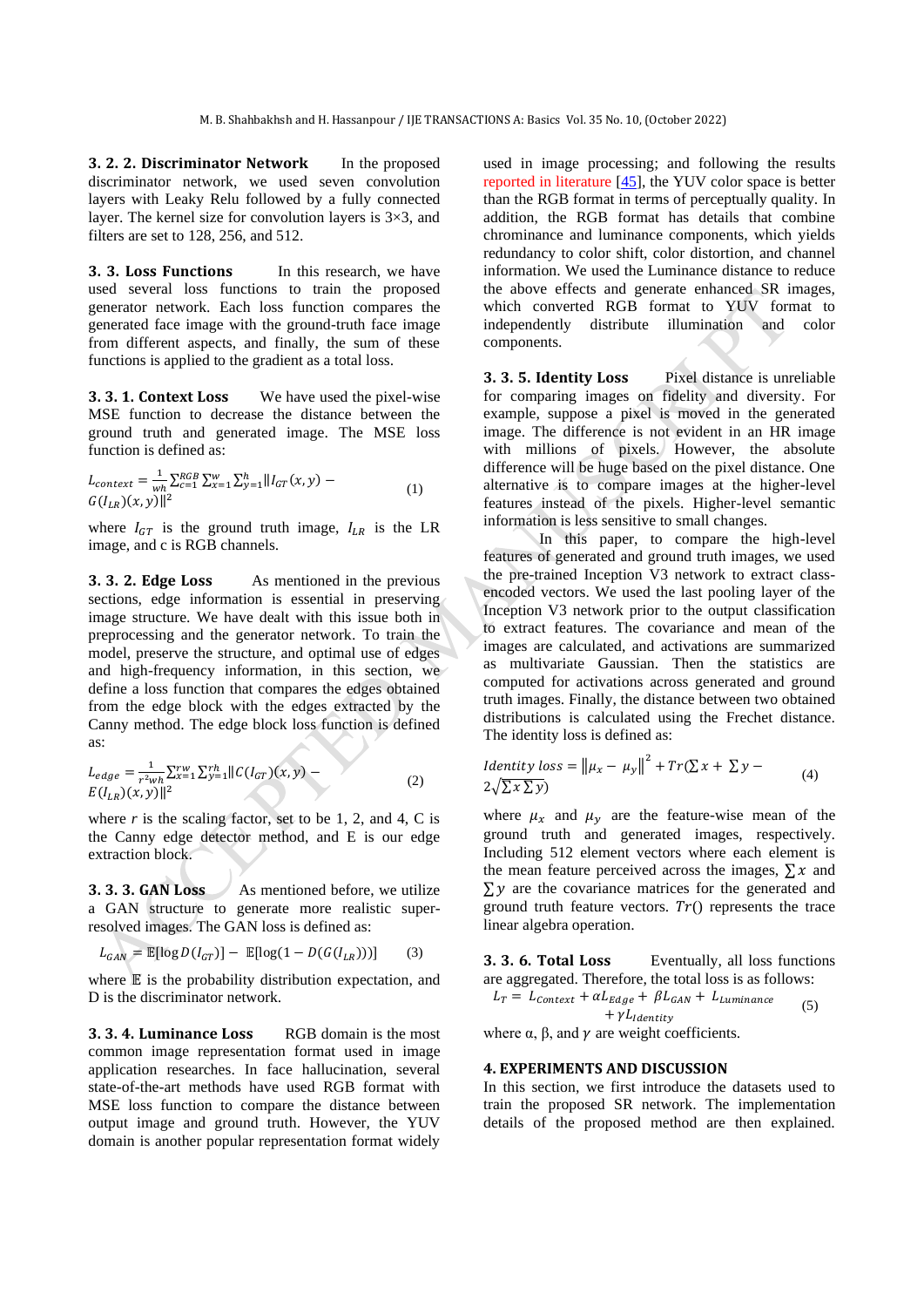Finally, we will discuss the effect of the proposed approach on face recognition accuracy.

**4. 1. Datasets** In this paper, for the training section, 990 face images from the FERET [\[46\]](#page-7-25) Frontal (fa) collection are employed, along with images from several standard datasets such as MUCT [\[47\]](#page-7-26), FEI [\[48\]](#page-7-27), Face94, Psychological Image Collection at Stirling (PICS), and in total there are 1684 images in this part of training data. The CelebA  $[49]$  is a celebrities' face dataset with more than 0.2 million face images. We used 174,400 face images in the training set and 21,230 images in the test set.

To evaluate the impact of the proposed method on face recognition accuracy, we used 990 images from the frontal set (Fa) of the FERET dataset for the training section, and their related Fb images were used for testing.

**4. 2. Implementation Details** As mentioned in the preprocessing section, first, LBP features are extracted from the LR image and added to the input image. Since we intend to extract high-frequency details, texture, and delicate edges of the input image, the LBP technique is used in "uniform" mode with 8 points and a radius of 1. After extracting these details and adding them to the input image, we used the UM technique to sharpen all the edges of the input image. To improve the network performance and make the high-frequency details clearer, based on the results presented in Figure 2, we employed  $\lambda = 20$  in the UM method.

As shown in Figure 3, the input of the proposed generator network is a 16×16 LR image, which is super-resolved to  $128 \times 128$ . For training the network, we used Adam optimizer with a learning rate of 0.0001, epsilon = 1e-07,  $\beta_1 = 0.5$ , and  $\beta_2 = 0.999$  in both generator and discriminator networks. All codes were written in Python 3.7, and we used Tensorflow 2. We have used a GeForce GTX 3060 GPU for network training and evaluation. As mentioned before, we do not intend to generate the final RGB super-resolved image to recognize the face. Therefore, the final layer is removed in combining the proposed method with a face recognition method, and the super-resolved features are given to the face recognition method.

**4. 3. Super-resolution Results** This research aims not to generate HR images at the output but to demonstrate the performance of the proposed method in super-resolving facial images. We compared the proposed method with several state-of-the-art face SR methods such as EIPNet [\[50\]](#page-7-29) and GFP-GAN [\[51\]](#page-7-30). Qualitative comparison results are shown in Figure 6.



**Figure 6.** Qualitative comparison of SR images obtained using several state-of-the-art methods

As shown in Figure 6, the structure of the generated images with the proposed method is well preserved due to the use of high-frequency details in different stages.

**4. 4. Face recognition Results** The purpose of face hallucination is to improve facial recognition accuracy. Many face SR methods generate eye-catching face images. However, when they are used in a face recognition method, the accuracy is not as expected. Because they produce new details instead of preserving the original structure of the LR image. In this section, we intend to examine the effect of LR face images on some of the newest face recognition methods, such as Nikan [[52](#page-7-31)], Face Net [[53](#page-8-0)], VGG Face [[54](#page-8-1)], and Arc Face [[6](#page-6-5)]. Then we showed the effect of using the proposed method compared to several state-of-the-art super-resolution methods on increasing face recognition accuracy. Therefore, we perform our experiments on several state-of-the-art SR methods, such as DFDNet  $[55]$  $[55]$  $[55]$ , EIPNet  $[50]$  $[50]$  $[50]$ , and GFP-GAN  $[51]$  $[51]$  $[51]$ . Table 1 compares the accuracy of some face recognition methods using the proposed method versus other SR methods. As shown in Table 1, the proposed method performs better than other SR methods in face recognition.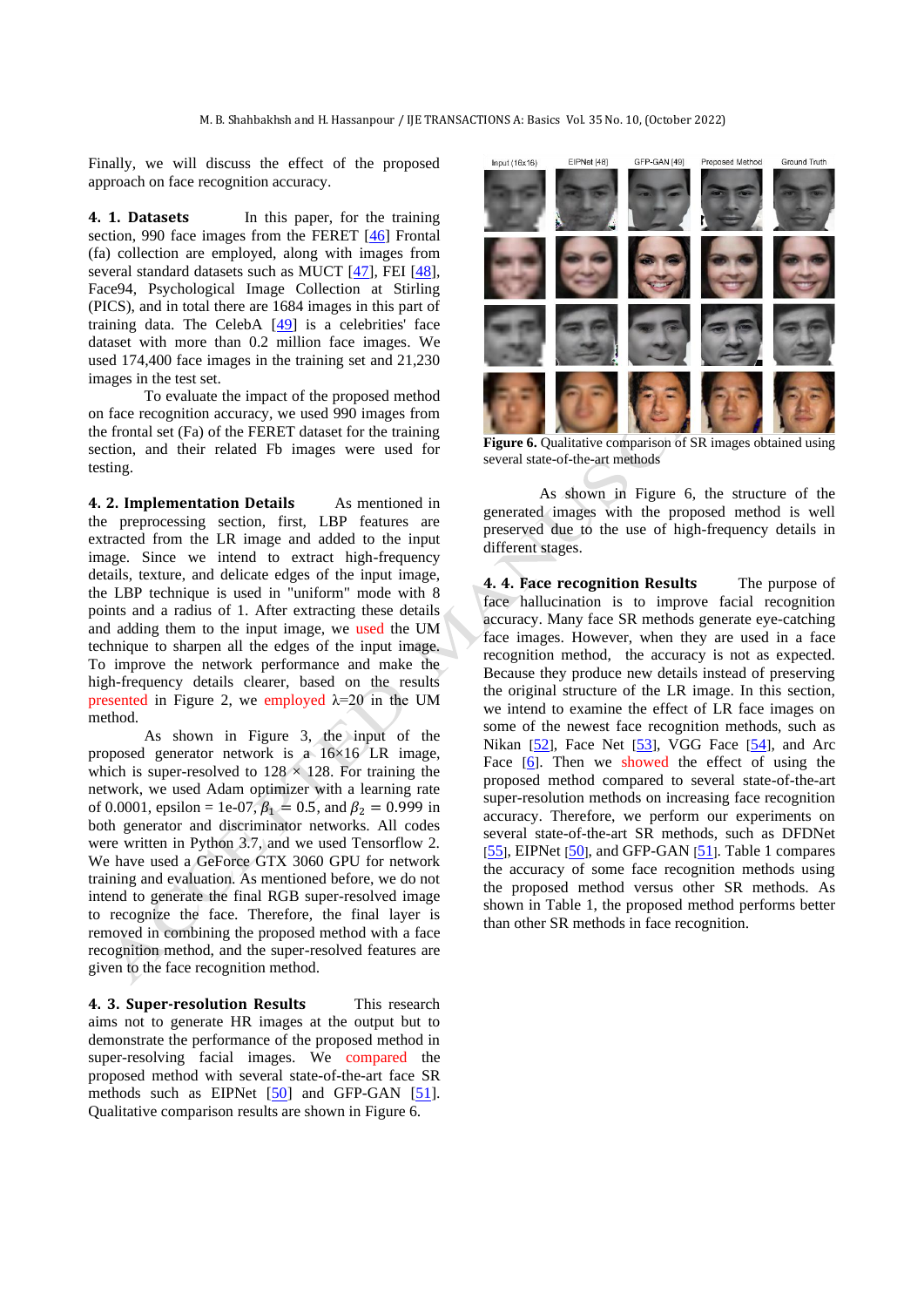M. B. Shahbakhsh and H. Hassanpour / IJE TRANSACTIONS A: Basics Vol. 35 No. 10, (October 2022)

**TABLE 1**. Face recognition accuracy comparison of the proposed method with state-of-the-art methods on LR images

|                            |                         | Super-resolution $(\%)$      |                      |                |                       |                       |                              |                           |
|----------------------------|-------------------------|------------------------------|----------------------|----------------|-----------------------|-----------------------|------------------------------|---------------------------|
|                            |                         | Original<br>$(128\times128)$ | LR<br>$(16\times16)$ | <b>Bicubic</b> | <b>DFDNet</b><br>[55] | <b>EIPNet</b><br>[50] | <b>GFPGAN</b><br><u>[51]</u> | <b>Proposed</b><br>method |
| Face<br><b>Recognition</b> | Nikan $\left[52\right]$ | 92.7                         | 3.1                  | 9.32           | 41.8                  | 49.04                 | 26.32                        | 71.84                     |
|                            | Face Net $[53]$         | 98.93                        | 0.11                 | 0.05           | 42.40                 | 56.92                 | 28.18                        | 75.09                     |
|                            | VGG Face $[54]$         | 99.10                        | 8.31                 | 10.15          | 64.41                 | 66.13                 | 34.07                        | 79.51                     |
|                            | Arc Face $[6]$          | 98.82                        | 2.85                 | 3.02           | 52.96                 | 63.22                 | 27.28                        | 76.89                     |
|                            |                         |                              |                      |                |                       |                       |                              |                           |

### **5. CONCLUSION**

In this paper, we proposed a GAN-based network to increase the image resolution at the feature level and improve the accuracy of face recognition methods. The results provided in this paper indicate that a face recognition method can distinguish facial components more accurately using the proposed method. Many face super-resolution methods generate visually pleasant face images, but face recognition accuracy is lower than expected with their generated images. Because the structure of the face image and its high-frequency details are not well preserved. The proposed network considers the image's edges and restores high-frequency details to preserve the face's structure. The generated super-resolved features can be used in any face recognition method to improve the accuracy of recognition.

### **6. REFERENCES**

- <span id="page-6-0"></span>1. Kortli, Y., Jridi, M., Al Falou, A. and Atri, M., "Face recognition systems: A survey", *Sensors*, Vol. 20, No. 2, (2020), 342. DOI: 10.3390/s20020342.
- <span id="page-6-1"></span>2. Annalakshmi, M., Roomi, S. and Naveedh, A.S., "A hybrid technique for gender classification with slbp and hog features", *Cluster Computing*, Vol. 22, No. 1, (2019), 11-20. DOI: 10.1007/s10586-017-1585-x.
- <span id="page-6-2"></span>3. Yang, W., Gao, H., Jiang, Y., Yu, J., Sun, J., Liu, J. and Ju, Z., "A cascaded feature pyramid network with non-backward propagation for facial expression recognition", *IEEE Sensors Journal*, Vol. 21, No. 10, (2020), 11382-11392. DOI: 10.1109/JSEN.2020.2997182.
- <span id="page-6-4"></span>4. Taigman, Y., Yang, M., Ranzato, M.A. and Wolf, L., "Deepface: Closing the gap to human-level performance in face verification", in Proceedings of the IEEE conference on computer vision and pattern recognition. (2014), 1701-1708.
- <span id="page-6-3"></span>5. Schroff, F., Kalenichenko, D. and Philbin, J., "Facenet: A unified embedding for face recognition and clustering", in Proceedings of the IEEE conference on computer vision and pattern recognition, (2015), 815-823.
- <span id="page-6-5"></span>6. Deng, J., Guo, J., Xue, N. and Zafeiriou, S., "Arcface: Additive angular margin loss for deep face recognition", in Proceedings of the IEEE/CVF conference on computer vision and pattern recognition, (2019), 4690-4699.
- <span id="page-6-6"></span>7. Parkhi, O.M., Vedaldi, A. and Zisserman, A., "Deep face recognition", (2015).
- <span id="page-6-7"></span>8. Huang, G.B., Mattar, M., Berg, T. and Learned-Miller, E., "Labeled faces in the wild: A database forstudying face recognition in unconstrained environments", in Workshop on faces in'Real-Life'Images: detection, alignment, and recognition, (2008).
- <span id="page-6-8"></span>9. He, K., Zhang, X., Ren, S. and Sun, J., "Deep residual learning for image recognition", in Proceedings of the IEEE conference on computer vision and pattern recognition, (2016), 770-778.
- <span id="page-6-9"></span>10. Taigman, Y., Yang, M., Ranzato, M.A. and Wolf, L., "Webscale training for face identification", in Proceedings of the IEEE conference on computer vision and pattern recognition, (2015), 2746-2754.
- 11. Cao, Q., Shen, L., Xie, W., Parkhi, O.M. and Zisserman, A., "Vggface2: A dataset for recognising faces across pose and age", in 2018 13th IEEE international conference on automatic face & gesture recognition (FG 2018), IEEE. (2018), 67-74. DOI: 10.1109/FG.2018.00020.
- 12. Guo, Y., Zhang, L., Hu, Y., He, X. and Gao, J., "Ms-celeb-1m: A dataset and benchmark for large-scale face recognition", in European conference on computer vision, Springer. (2016), 87- 102. DOI: 10.1007/978-3-319-46487-9\_6.
- 13. Yi, D., Lei, Z., Liao, S. and Li, S.Z., "Learning face representation from scratch", *arXiv preprint arXiv:1411.7923*, (2014). DOI: 10.48550/arXiv.1411.7923.
- 14. Lui, Y.M., Bolme, D., Draper, B.A., Beveridge, J.R., Givens, G. and Phillips, P.J., "A meta-analysis of face recognition covariates", in 2009 IEEE 3rd International Conference on Biometrics: Theory, Applications, and Systems, IEEE. (2009), 1-8. DOI: 10.1109/BTAS.2009.5339025.
- <span id="page-6-10"></span>15. Zou, W.W. and Yuen, P.C., "Very low resolution face recognition problem", *IEEE Transactions on image processing*, Vol. 21, No. 1, (2011), 327-340. DOI: 10.1109/TIP.2011.2162423.
- <span id="page-6-11"></span>16. Van Ouwerkerk, J., "Image super-resolution survey", *Image and vision Computing*, Vol. 24, No. 10, (2006), 1039-1052. DOI: 10.1016/j.imavis.2006.02.026.
- <span id="page-6-12"></span>17. Wu, J., Ding, S., Xu, W. and Chao, H., "Deep joint face hallucination and recognition", *arXiv preprint arXiv:1611.08091*, (2016). DOI: 10.48550/arXiv.1611.08091.
- <span id="page-6-13"></span>18. Lu, Z., Jiang, X. and Kot, A., "Deep coupled resnet for lowresolution face recognition", *IEEE Signal Processing Letters*, Vol. 25, No. 4, (2018), 526-530. DOI: Vol. 25, No. 4, (2018), 526-530. DOI: 10.1109/LSP.2018.2810121.
- <span id="page-6-14"></span>19. Luevano, L.S., Chang, L., Méndez-Vázquez, H., Martínez-Díaz, Y. and González-Mendoza, M., "A study on the performance of unconstrained very low resolution face recognition: Analyzing current trends and new research directions", *IEEE Access*, Vol.<br>9, No., (2021), 75470-75493. DOI: 9, No., (2021), 75470-75493. 10.1109/ACCESS.2021.3080712.
- <span id="page-6-15"></span>20. Grm, K., Scheirer, W.J. and Štruc, V., "Face hallucination using cascaded super-resolution and identity priors", *IEEE*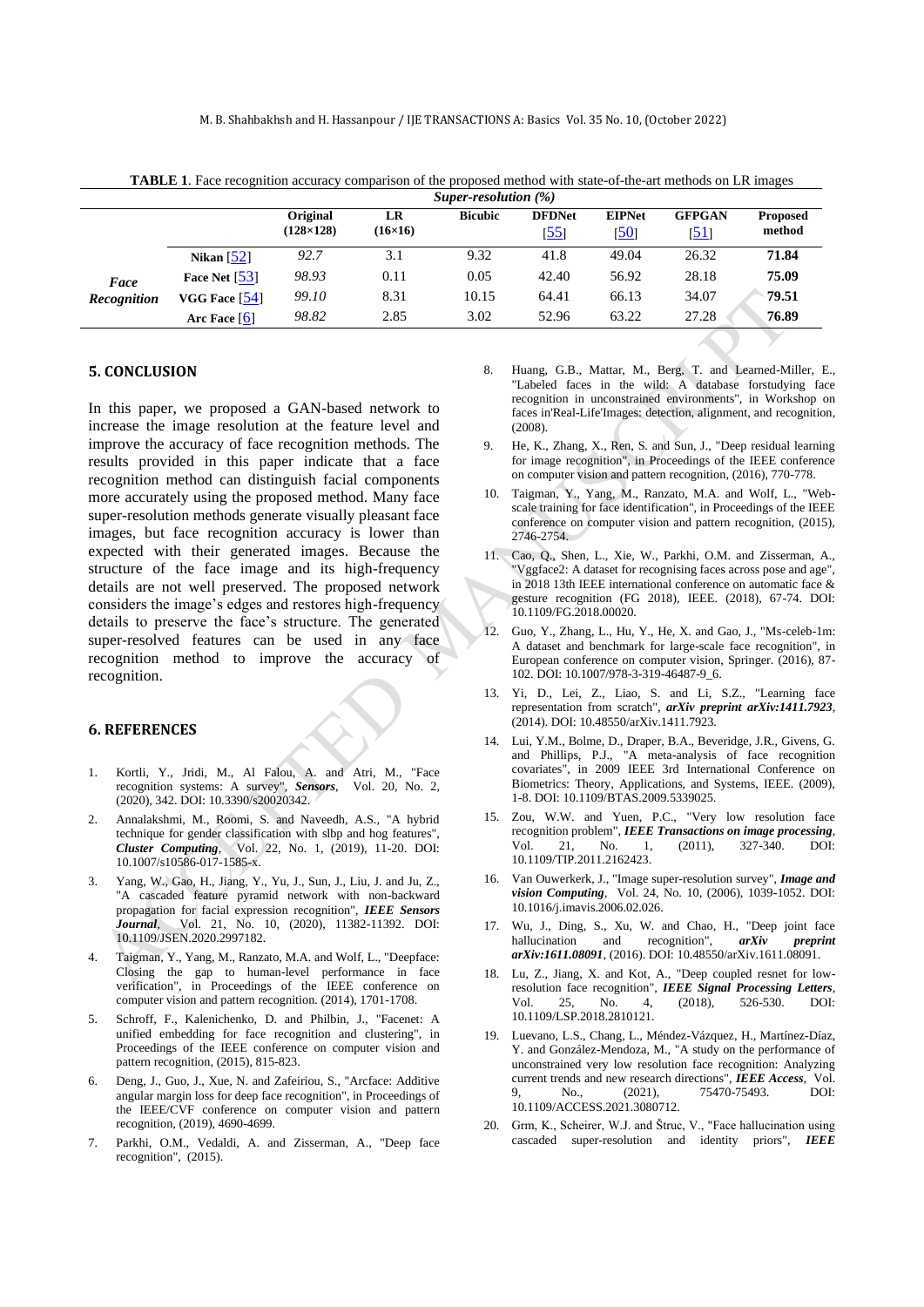*Transactions on image processing*, Vol. 29, (2019), 2150- 2165. DOI: 10.1109/TIP.2019.2945835.

- <span id="page-7-0"></span>21. Seyyedyazdi, S. and Hassanpour, H., "Super-resolution of defocus blurred images", *International Journal of Engineering, Transactions A: Basics*, Vol. 33, No. 4, (2020), 539-545. DOI: 10.5829/ije.2020.33.04a.04.
- <span id="page-7-1"></span>22. Banerjee, S. and Das, S., "Lr-gan for degraded face recognition", *Pattern Recognition Letters*, Vol. 116, No., (2018), 246-253. DOI: 10.1016/j.patrec.2018.10.034.
- <span id="page-7-2"></span>23. Creswell, A., White, T., Dumoulin, V., Arulkumaran, K., Sengupta, B. and Bharath, A.A., "Generative adversarial networks: An overview", *IEEE Signal Processing Magazine*, Vol. 35, No. 1, (2018), 53-65. DOI: 10.1109/MSP.2017.2765202.
- <span id="page-7-3"></span>24. Zangeneh, E., Rahmati, M. and Mohsenzadeh, Y., "Low resolution face recognition using a two-branch deep convolutional neural network architecture", *Expert Systems with Applications*, Vol. 139, No., (2020), 112854. DOI: 10.1016/j.eswa.2019.112854.
- <span id="page-7-4"></span>25. Tan, W., Yan, B. and Bare, B., "Feature super-resolution: Make machine see more clearly", in Proceedings of the IEEE Conference on Computer Vision and Pattern Recognition. (2018), 3994-4002.
- <span id="page-7-5"></span>26. Abbaspoor, N. and Hassanpour, H., "Face recognition in a large dataset using a hierarchical classifier", *Multimedia Tools and Applications*, (2022), 1-19. DOI: 10.1007/s11042-022-12382-5
- <span id="page-7-6"></span>27. Hassanpour, H. and Ghasemi, M., "A three-stage filtering approach for face recognition", *International Journal of Engineering*, *Transactions B: Applications* Vol. 34, No. 8, (2021). DOI: 10.5829/ije.2021.34.08b.06.
- <span id="page-7-7"></span>28. Dey, A. and Dasgupta, K., "Emotion recognition using deep learning in pandemic with real-time email alert", in Proceedings of Third International Conference on Communication, Computing and Electronics Systems, Springer. (2022), 175-190. DOI: 10.1007/978-981-16-8862-1\_13.
- <span id="page-7-8"></span>29. Chaabane, S.B., Hijji, M., Harrabi, R. and Seddik, H., "Face recognition based on statistical features and svm classifier", *Multimedia Tools and Applications*, Vol. 81, No. 6, (2022), 8767-8784. DOI: 10.1007/s11042-021-11816-w.
- <span id="page-7-9"></span>30. Shahbakhsh, M.B. and Hassanpour, H., "Enhancing face superresolution via improving the edge and identity preserving network", in 2021 7th International Conference on Signal Processing and Intelligent Systems (ICSPIS), IEEE, (2021), 1-4. DOI: 10.1109/ICSPIS54653.2021.9729372.
- <span id="page-7-10"></span>31. Dong, C., Loy, C.C., He, K. and Tang, X., "Learning a deep convolutional network for image super-resolution", in European conference on computer vision, Springer, (2014), 184-199. DOI: 10.1007/978-3-319-10593-2\_13.
- <span id="page-7-11"></span>32. Ledig, C., Theis, L., Huszár, F., Caballero, J., Cunningham, A., Acosta, A., Aitken, A., Tejani, A., Totz, J. and Wang, Z., "Photo-realistic single image super-resolution using a generative adversarial network", in Proceedings of the IEEE conference on computer vision and pattern recognition, (2017), 4681-4690.
- <span id="page-7-12"></span>33. Shi, W., Caballero, J., Huszár, F., Totz, J., Aitken, A.P., Bishop, R., Rueckert, D. and Wang, Z., "Real-time single image and video super-resolution using an efficient sub-pixel convolutional neural network", in Proceedings of the IEEE conference on computer vision and pattern recognition, (2016), 1874-1883.
- <span id="page-7-13"></span>34. Wang, Z., Chen, J. and Hoi, S.C., "Deep learning for image super-resolution: A survey", *IEEE Transactions on pattern analysis and machine intelligence*, Vol. 43, No. 10, (2020), 3365-3387. DOI: 10.1109/TPAMI.2020.2982166.
- <span id="page-7-14"></span>35. Montufar, G.F., Pascanu, R., Cho, K. and Bengio, Y., "On the number of linear regions of deep neural networks", *Advances in neural information processing systems*, Vol. 27, (2014).
- <span id="page-7-15"></span>36. Kim, J., Lee, J.K. and Lee, K.M., "Accurate image superresolution using very deep convolutional networks", in Proceedings of the IEEE conference on computer vision and pattern recognition, (2016), 1646-1654.
- <span id="page-7-16"></span>37. Kim, J., Lee, J.K. and Lee, K.M., "Deeply-recursive convolutional network for image super-resolution", in Proceedings of the IEEE conference on computer vision and pattern recognition, (2016), 1637-1645.
- <span id="page-7-17"></span>38. Lim, B., Son, S., Kim, H., Nah, S. and Mu Lee, K., "Enhanced deep residual networks for single image super-resolution", in Proceedings of the IEEE conference on computer vision and pattern recognition workshops, (2017), 136-144.
- <span id="page-7-18"></span>39. Chen, Y., Tai, Y., Liu, X., Shen, C. and Yang, J., "Fsrnet: Endto-end learning face super-resolution with facial priors", in Proceedings of the IEEE Conference on Computer Vision and Pattern Recognition, (2018), 2492-2501.
- <span id="page-7-19"></span>Newell, A., Yang, K. and Deng, J., "Stacked hourglass networks for human pose estimation", in European conference on computer vision, Springer, (2016), 483-499. DOI: 10.1007/978-3-319-46484-8\_29.
- <span id="page-7-20"></span>41. Kim, D., Kim, M., Kwon, G. and Kim, D.-S., "Progressive face super-resolution via attention to facial landmark", *arXiv preprint arXiv:1908.08239*, (2019). DOI: 10.48550/arXiv.1908.08239.
- <span id="page-7-21"></span>42. Pavithra, L. and Sharmila, T.S., "An efficient framework for image retrieval using color, texture and edge features", *Computers & Electrical Engineering*, Vol. 70, (2018), 580- 593. DOI: 10.1016/j.compeleceng.2017.08.030
- <span id="page-7-22"></span>43. Mortezaie, Z., Hassanpour, H. and Asadi Amiri, S., "An adaptive block based un-sharp masking for image quality enhancement", *Multimedia Tools and Applications*, Vol. 78, No. 16, (2019), 23521-23534. DOI: 10.1007/s11042-019-7594-4
- <span id="page-7-23"></span>44. Liu, H., Zheng, X., Han, J., Chu, Y. and Tao, T., "Survey on gan-based face hallucination with its model development", *IET Image Processing*, Vol. 13, No. 14, (2019), 2662-2672. DOI: 10.1049/iet-ipr.2018.6545.
- <span id="page-7-24"></span>45. Podpora, M., Korbas, G.P. and Kawala-Janik, A., "Yuv vs rgbchoosing a color space for human-machine interaction", in FedCSIS (Position Papers), (2014), 29-34. DOI: 10.15439/2014F206.
- <span id="page-7-25"></span>46. Phillips, P.J., Moon, H., Rizvi, S.A. and Rauss, P.J., "The feret evaluation methodology for face-recognition algorithms", *IEEE Transactions on pattern analysis and machine intelligence*, Vol. 22, No. 10, (2000), 1090-1104. DOI: 10.1109/34.879790.
- <span id="page-7-26"></span>47. Milborrow, S., Morkel, J. and Nicolls, F., "The muct landmarked face database", *Pattern recognition association of South Africa*, Vol. 201, (2010).
- <span id="page-7-27"></span>48. Thomaz, C.E. and Giraldi, G.A., "A new ranking method for principal components analysis and its application to face image analysis", *Image and vision Computing*, Vol. 28, No. 6, (2010), 902-913. DOI: 10.1016/j.imavis.2009.11.005
- <span id="page-7-28"></span>49. Liu, Z., Luo, P., Wang, X. and Tang, X., "Large-scale celebfaces attributes (celeba) dataset", *Retrieved August*, Vol. 15, No. 2018, (2018), 11.
- <span id="page-7-29"></span>50. Kim, J., Li, G., Yun, I., Jung, C. and Kim, J., "Edge and identity preserving network for face super-resolution", *Neurocomputing*, Vol. 446, (2021), 11-22. DOI: 10.1016/j.neucom.2021.03.048
- <span id="page-7-30"></span>51. Wang, X., Li, Y., Zhang, H. and Shan, Y., "Towards real-world blind face restoration with generative facial prior", in Proceedings of the IEEE/CVF Conference on Computer Vision and Pattern Recognition, (2021), 9168-9178.
- <span id="page-7-31"></span>52. Nikan, F. and Hassanpour, H., "Face recognition using nonnegative matrix factorization with a single sample per person in a large database", *Multimedia Tools and Applications*, Vol. 79, No. 37, (2020), 28265-28276. DOI: 10.1007/s11042-020-09394- 4.